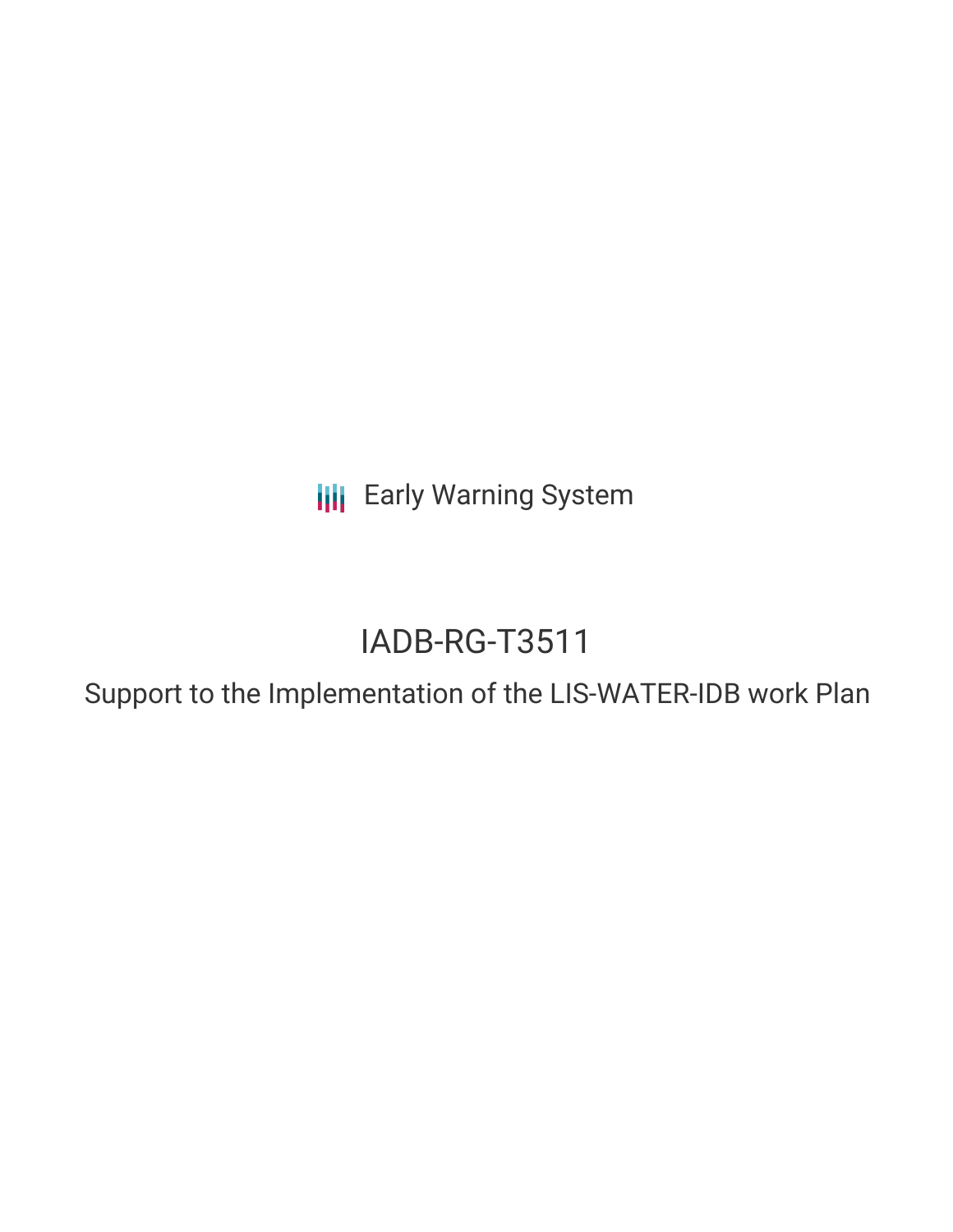

#### **Quick Facts**

| <b>Financial Institutions</b>  | Inter-American Development Bank (IADB)             |
|--------------------------------|----------------------------------------------------|
| <b>Status</b>                  | Approved                                           |
| <b>Bank Risk Rating</b>        | C                                                  |
| <b>Voting Date</b>             | 2019-10-18                                         |
| <b>Borrower</b>                | Regional                                           |
| <b>Sectors</b>                 | <b>Technical Cooperation, Water and Sanitation</b> |
| <b>Investment Type(s)</b>      | Grant                                              |
| <b>Investment Amount (USD)</b> | \$ 0.42 million                                    |
| <b>Project Cost (USD)</b>      | \$0.42 million                                     |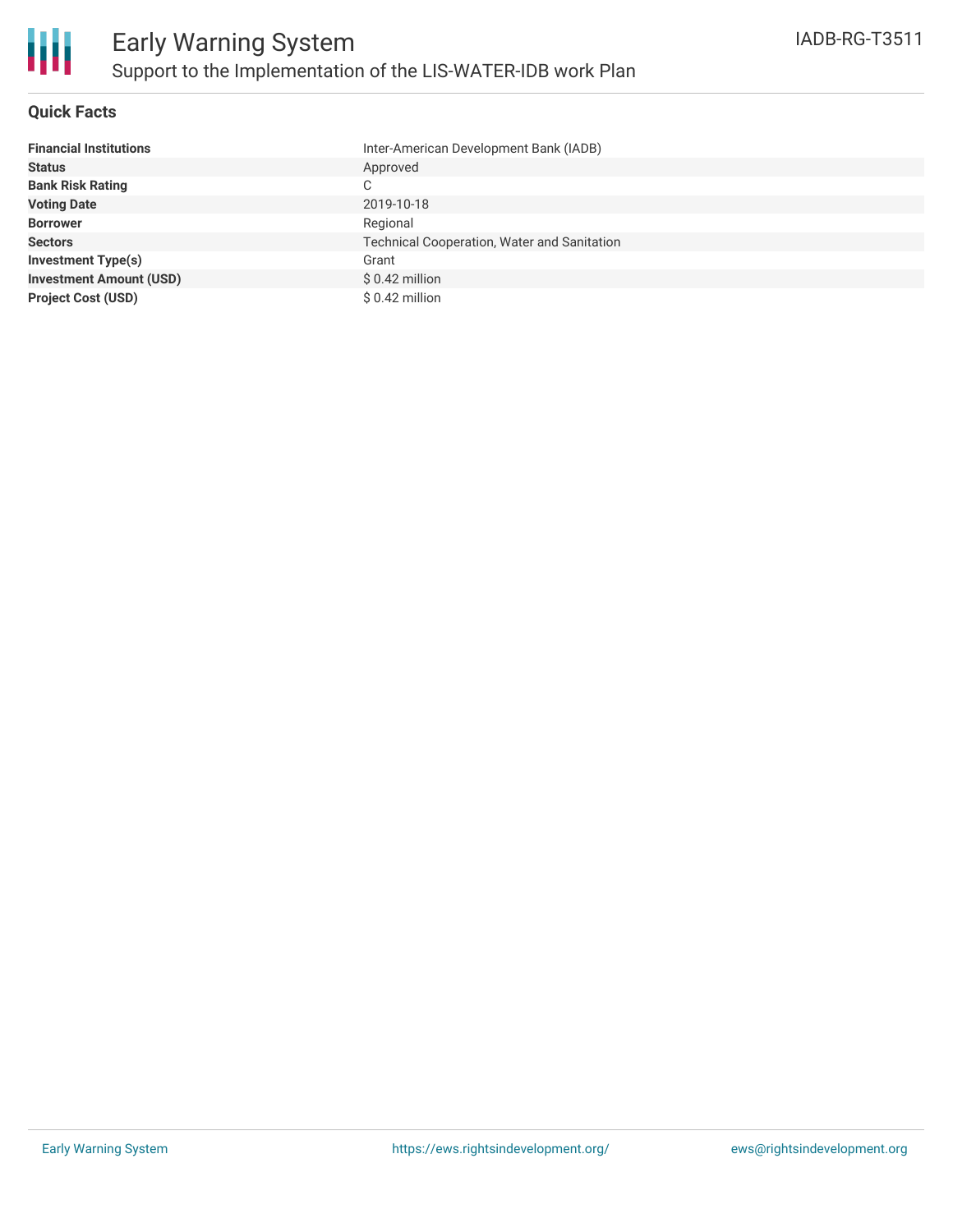

### **Project Description**

The objective of the Technical Cooperation operation is to strengthen regulatory agencies in the water and sanitation sector in the LAC region through the implementation of the LIS-WATER-IDB work Plan. This TC will focus on improving good practices in the area of regulation of water and sanitation services as well as supporting regulators in the LAC region through the training of their human resources and improvement of their processes.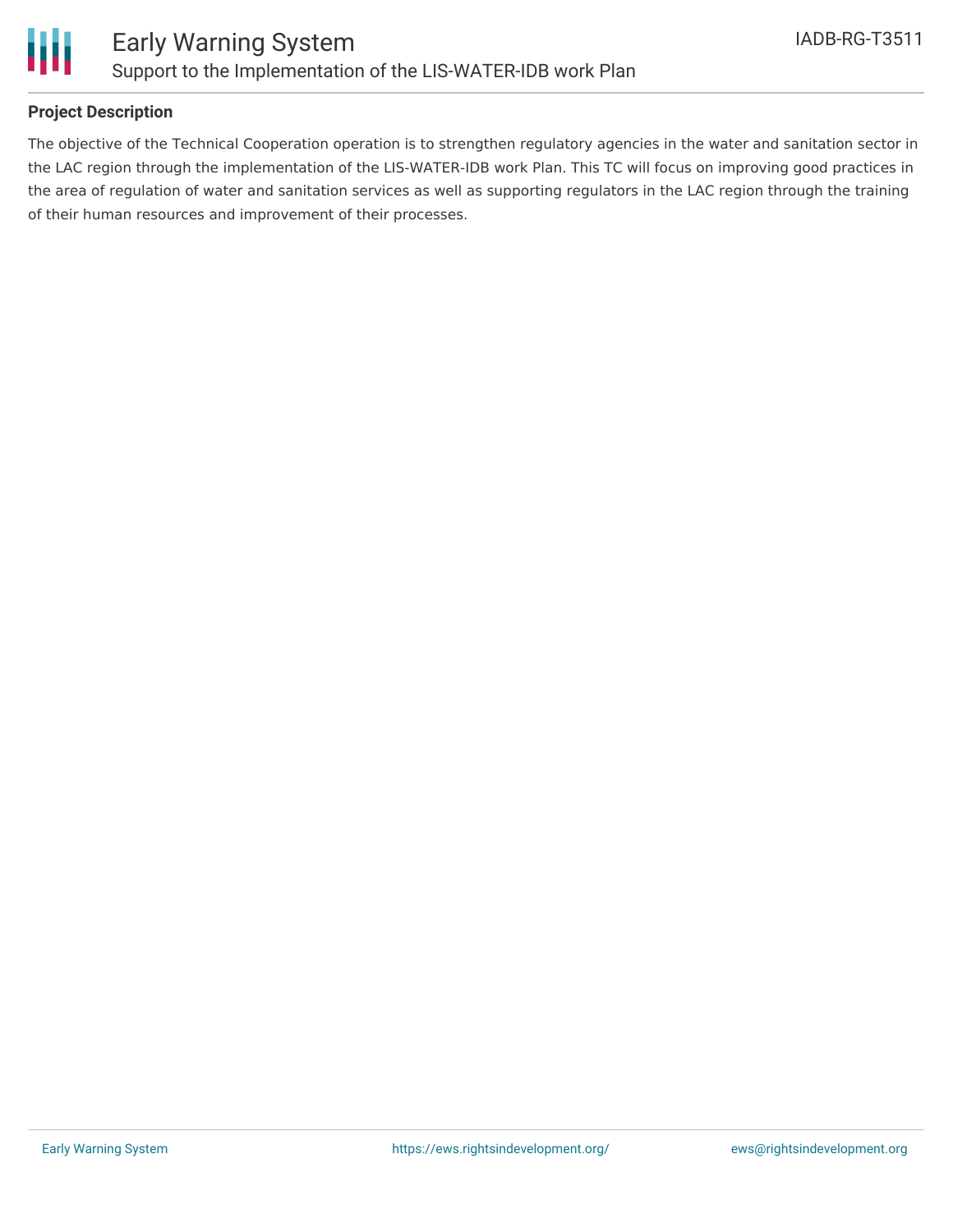

# Early Warning System Support to the Implementation of the LIS-WATER-IDB work Plan

#### **Investment Description**

• Inter-American Development Bank (IADB)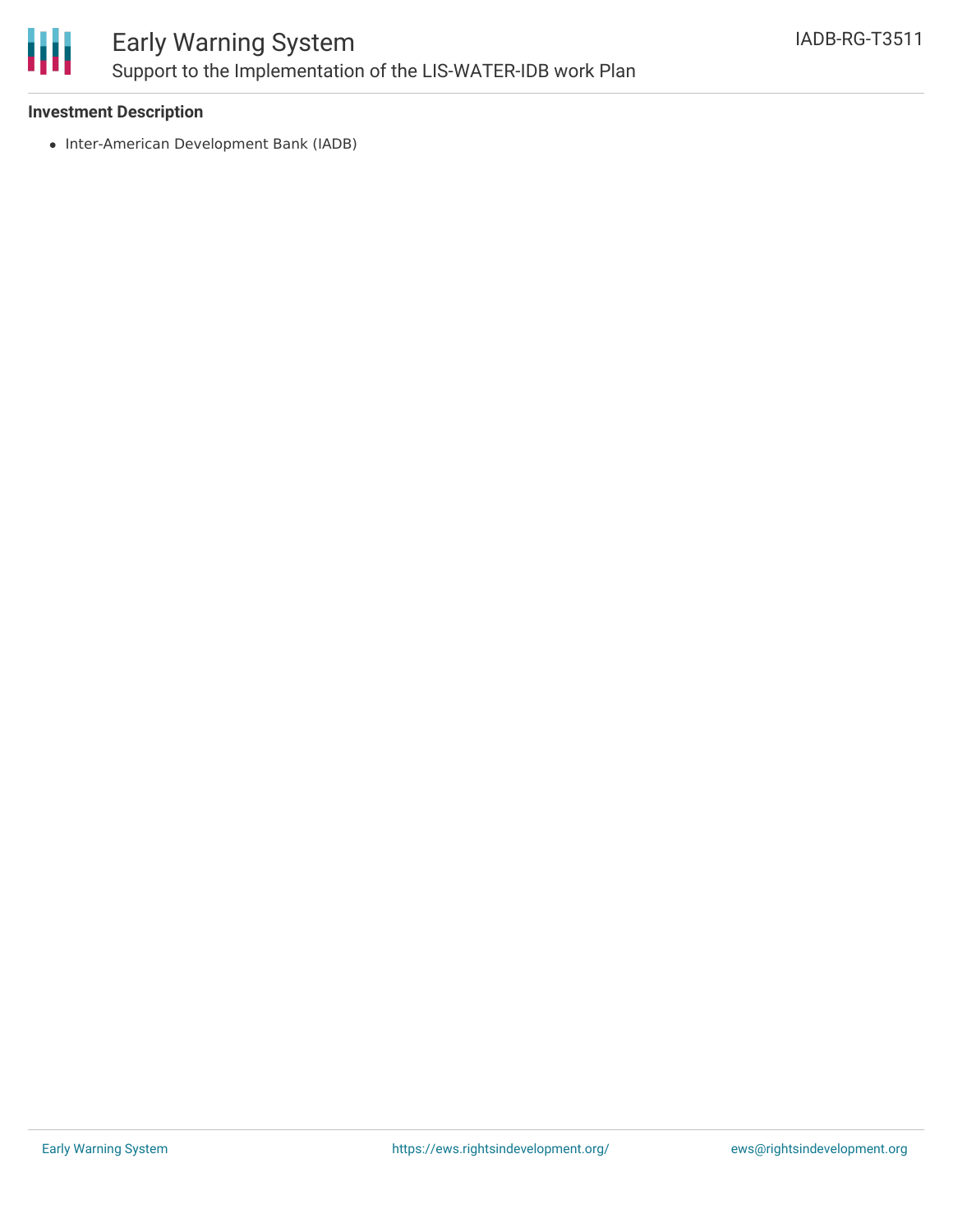## **Contact Information**

#### ACCOUNTABILITY MECHANISM OF IADB

The Independent Consultation and Investigation Mechanism (MICI) is the independent complaint mechanism and fact-finding body for people who have been or are likely to be adversely affected by an Inter-American Development Bank (IDB) or Inter-American Investment Corporation (IIC)-funded project. If you submit a complaint to MICI, they may assist you in addressing the problems you raised through a dispute-resolution process with those implementing the project and/or through an investigation to assess whether the IDB or IIC is following its own policies for preventing or mitigating harm to people or the environment. You can submit a complaint by sending an email to MICI@iadb.org. You can learn more about the MICI and how to file a complaint at http://www.iadb.org/en/mici/mici,1752.html (in English) or http://www.iadb.org/es/mici/mici,1752.html (Spanish).